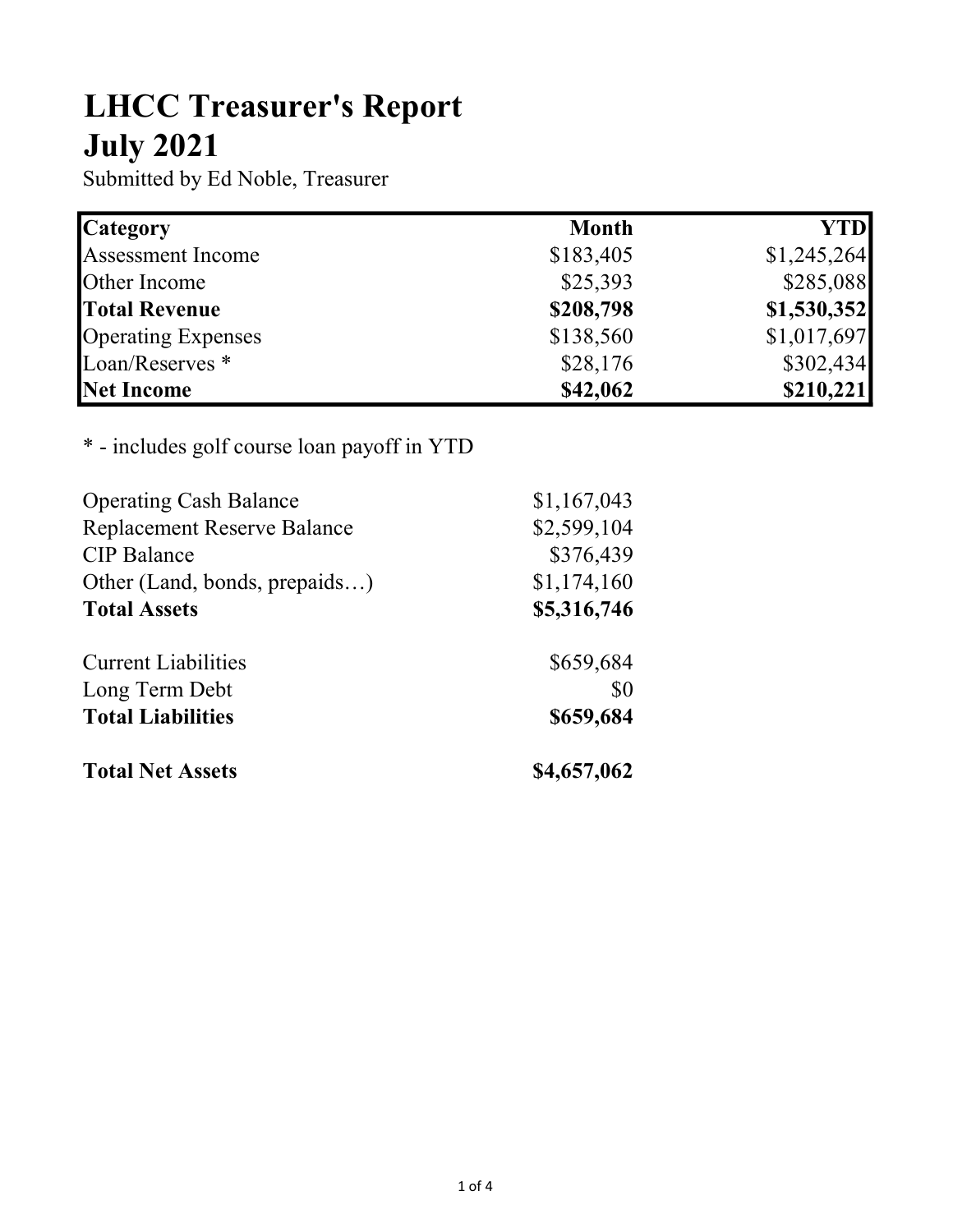| <b>CASH BASIS REVENUE</b>                        |                  |               |           |  |
|--------------------------------------------------|------------------|---------------|-----------|--|
| <b>HYBRID ACCRUAL BASIS EXPENSES</b>             | <b>July 2021</b> |               | Over      |  |
|                                                  | Actual           | <b>Budget</b> | Variance  |  |
| <b>Income (Cash Basis)</b>                       |                  |               |           |  |
| Total 4000 · Assessment Revenue                  | 183,405.36       | 158,446.00    | 24,959.36 |  |
| Total 4300 · Other Income                        | 25,393.21        | 16,392.00     | 9,001.21  |  |
| <b>Total Income (Cash Basis)</b>                 | 208,798.57       | 174,838.00    | 33,960.57 |  |
| <b>Expense</b>                                   |                  |               |           |  |
| Total 5000 · Administrative Expenses             | 13,209.26        | 13,000.00     | (209.26)  |  |
| Total 5100 · Personnel                           | 44,719.65        | 49,459.00     | 4,739.35  |  |
| Total 5200 · Taxes & Licenses                    |                  | 500.00        | 500.00    |  |
| Total 5800 · Committee Expenses                  | 481.00           | 667.00        | 186.00    |  |
| Total 5900 · Utilities                           | 6,284.08         | 5,974.00      | (310.08)  |  |
| Total 6100 · As Needed Contracts & Services      | 13,741.95        | 17,374.00     | 3,632.05  |  |
| Total $6200 \cdot$ Material & Supplies           | 7,511.11         | 18,716.00     | 11,204.89 |  |
| Total 7050 · Long Term Capital Assets            | 10,733.00        | 10,733.00     |           |  |
| <b>Total General Fund Expenses</b>               | 138,560.28       | 164,815.00    | 26,254.72 |  |
| 6930 · Total Golf Course Loan Repayment          |                  | 3,220.00      | 3,220.00  |  |
| <b>Transfers to Reserves (Use of Funds)</b>      |                  |               |           |  |
| <b>Replacement Reserve Contributions</b>         | 28,176.00        | 28,176.00     |           |  |
| <b>Total Transfers to Reserve/Loan Repayment</b> | 28,176.00        | 31,396.00     | 3,220.00  |  |
| <b>General Fund - Net Income (Loss)</b>          | 42,062.29        | (21, 373.00)  | 63,435.29 |  |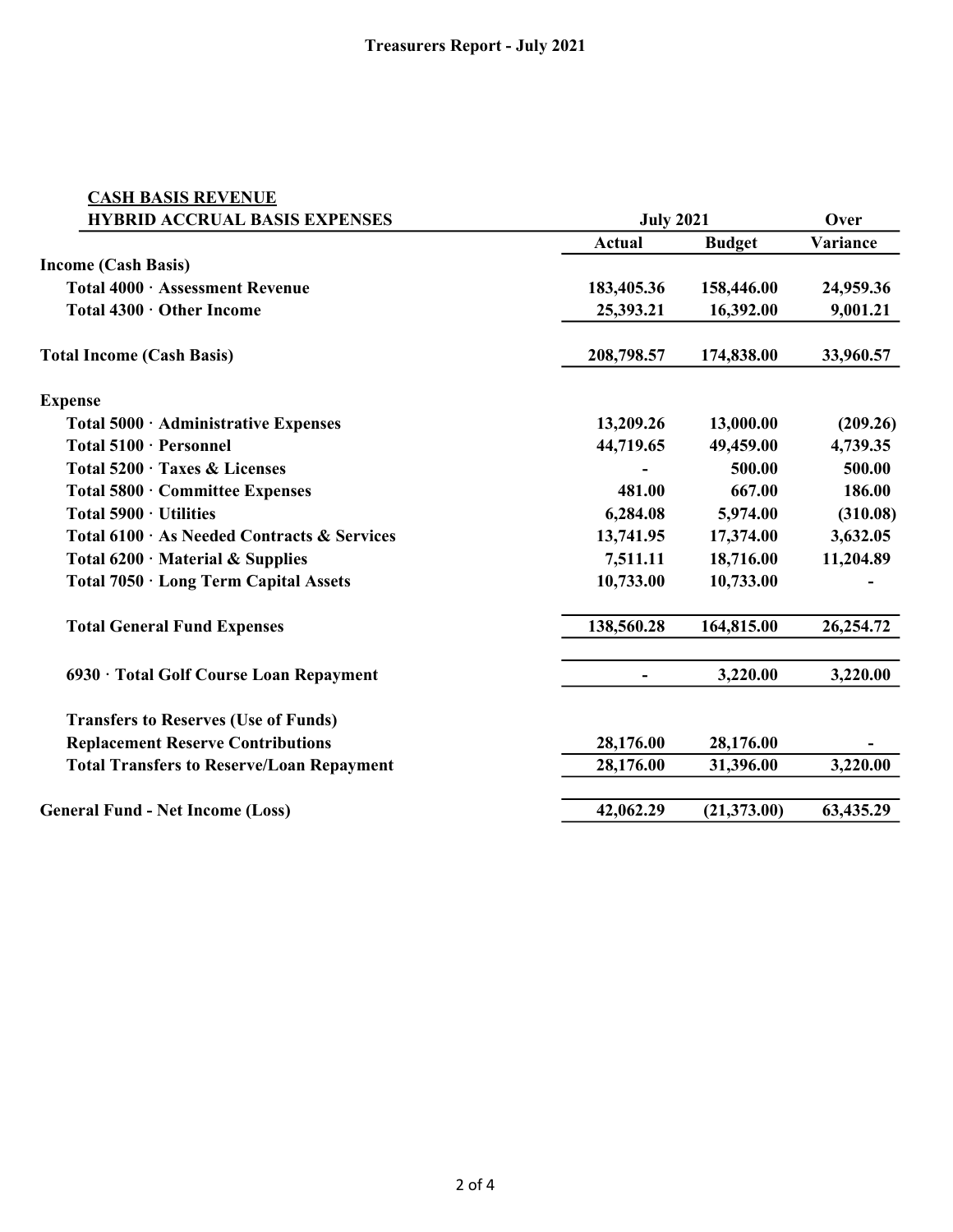| <b>CASH BASIS REVENUE</b>                        |                        |               |              |
|--------------------------------------------------|------------------------|---------------|--------------|
| <b>HYBRID ACCRUAL BASIS EXPENSES</b>             | <b>2021 YTD Totals</b> |               |              |
|                                                  | <b>Actual</b>          | <b>Budget</b> | Variance     |
| <b>Income (Cash Basis)</b>                       |                        |               |              |
| Total 4000 · Assessment Revenue                  | 1,245,264.44           | 1,109,122.00  | 136,142.44   |
| Total 4300 · Other Income                        | 285,088.20             | 193,419.00    | 91,669.20    |
| <b>Total Income (Cash Basis)</b>                 | 1,530,352.64           | 1,302,541.00  | 227,811.64   |
| <b>Expense</b>                                   |                        |               |              |
| Total 5000 · Administrative Expenses             | 94,001.88              | 91,000.00     | (3,001.88)   |
| Total 5100 · Personnel                           | 324,998.22             | 352,823.00    | 27,824.78    |
| Total 5200 · Taxes & Licenses                    | 5,627.20               | 11,690.00     | 6,062.80     |
| Total 5800 · Committee Expenses                  | 4,206.69               | 4,669.00      | 462.31       |
| Total 5900 · Utilities                           | 44,025.63              | 43,818.00     | (207.63)     |
| Total 6100 · As Needed Contracts & Services      | 83,777.36              | 100,618.00    | 16,840.64    |
| Total $6200 \cdot$ Material & Supplies           | 98,146.29              | 113,962.00    | 15,815.71    |
| Total 7050 · Long Term Capital Assets            | 75,131.00              | 75,131.00     |              |
| <b>Total General Fund Expenses</b>               | 1,017,696.85           | 1,129,815.00  | 112,118.15   |
| 6930 · Total Golf Course Loan Repayment          | 105,202.25             | 22,540.00     | (82, 662.25) |
| <b>Transfers to Reserves (Use of Funds)</b>      |                        |               |              |
| <b>Replacement Reserve Contributions</b>         | 197,232.00             | 197,232.00    |              |
| <b>Total Transfers to Reserve/Loan Repayment</b> | 302,434.25             | 219,772.00    | (82,662.25)  |
| <b>General Fund - Net Income (Loss)</b>          | 210,221.54             | (47, 046.00)  | 257, 267.54  |
|                                                  |                        |               |              |